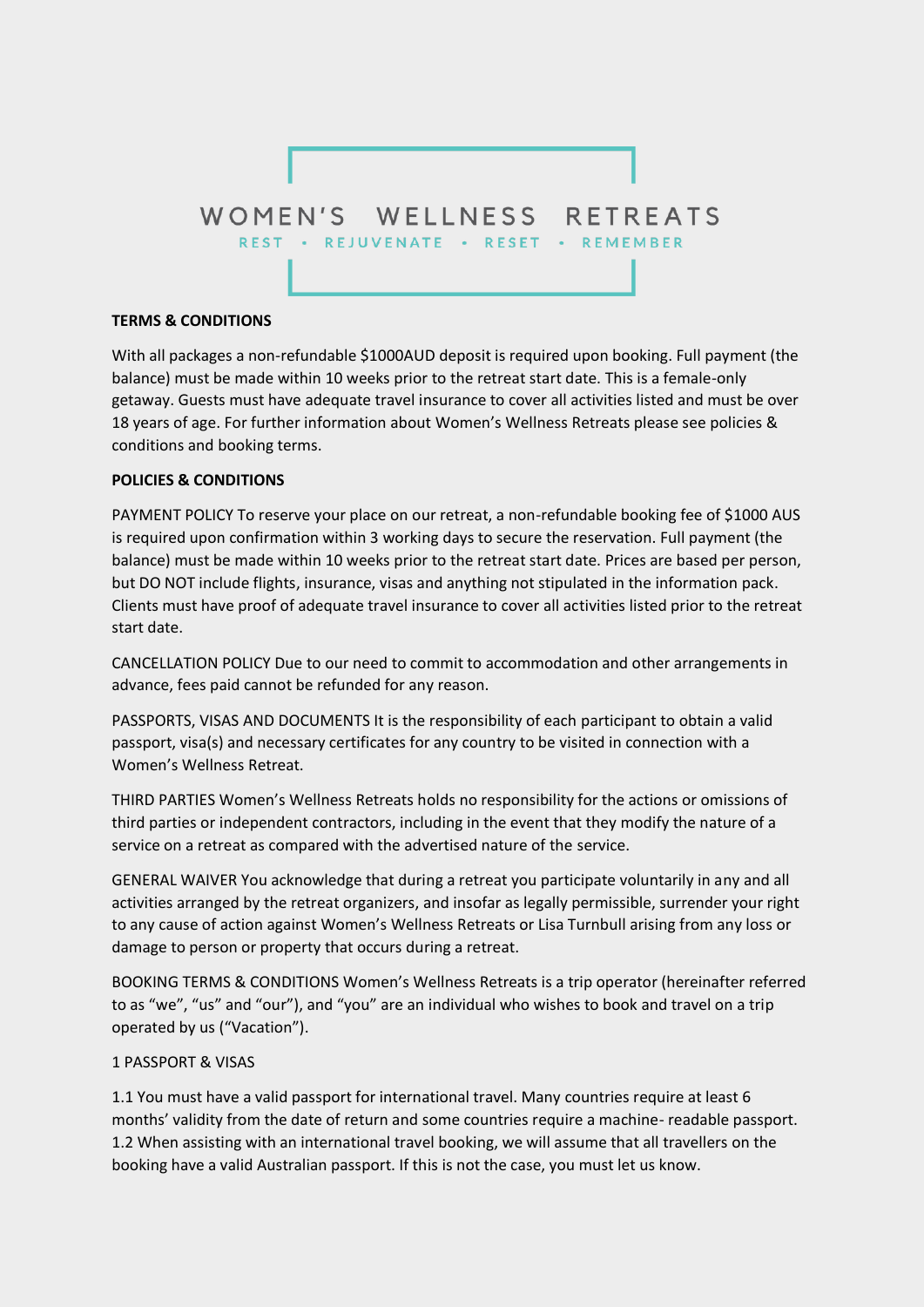1.3 Any fines, penalties, payments or expenditures incurred as a result of such documents not meeting the requirements of those authorities will be your sole responsibility (except to the extent caused by fault on our part).

# 2 DEPOSIT & FINAL PAYMENTS

2.1 You will be required to pay a deposit or deposits when booking. We will advise you of how much that amount will be.

2.2 All deposits are non- refundable for changes of mind or cancellations by you (subject to your rights under the Australian Consumer Law).

2.3 Final payment is required to be made no later than 10 weeks prior to departure unless otherwise stated. Some airfares or services must be paid in full at the time of booking (will be informed).

2.4 On receipt of your deposit, subject to availability and at our discretion, we will reserve your place on your selected Vacation. A contract is only made between you and us upon your booking being confirmed and accepted by us and our communication thereof to either you or your travel agent.

# 3 PRICES

3.1 All prices are subject to availability and can be withdrawn or varied without notice. Please note that prices quoted are subject to change. Price changes may occur by reason of matters outside our control which increase the cost of the product or service. Such factors include adverse currency fluctuations, fuel surcharges, taxes and airfare increase. Please contact your consultant for up-to date prices.

## 4 CANCELLATIONS BY YOU

4.1 There are no refunds available once you have committed to this vacation.

## 5 CANCELLATIONS BY US

5.1 We reserve the right to change or cancel any trip departure in accordance with operating requirements or circumstances beyond our control.

5.2 We are not liable for any changes, amendment or cancellation penalties incurred on any other travel arrangements purchased separately by you due to our cancellation or rescheduling.

5.3 If the change or cancelation is due to force majeure (i.e. circumstances like political unrest, war or threat of war, riots, civil strife, closure of airports or ports, industrial disputes, terrorist activity, natural and nuclear disasters, fire, epidemic health risk, Acts of God, adverse weather conditions or other similar events beyond Women's Wellness Retreats control there is no refund.

# 6 VACATION DETAILS AND CONDITIONS

6.1 The information in our brochure is correct to the best of our knowledge, but we cannot guarantee that any item or amenity mentioned will be available, especially where we have no direct control over it.

6.2 With respect to our touring program we will do our best, at our discretion, to select accommodations, sightseeing trips and transportation to give you good value for your money. We constantly strive to improve trip itineraries and features. If such improvements can be made, or unforeseen circumstances beyond our control make changes necessary, we reserve the right to vary itineraries and to substitute hotels.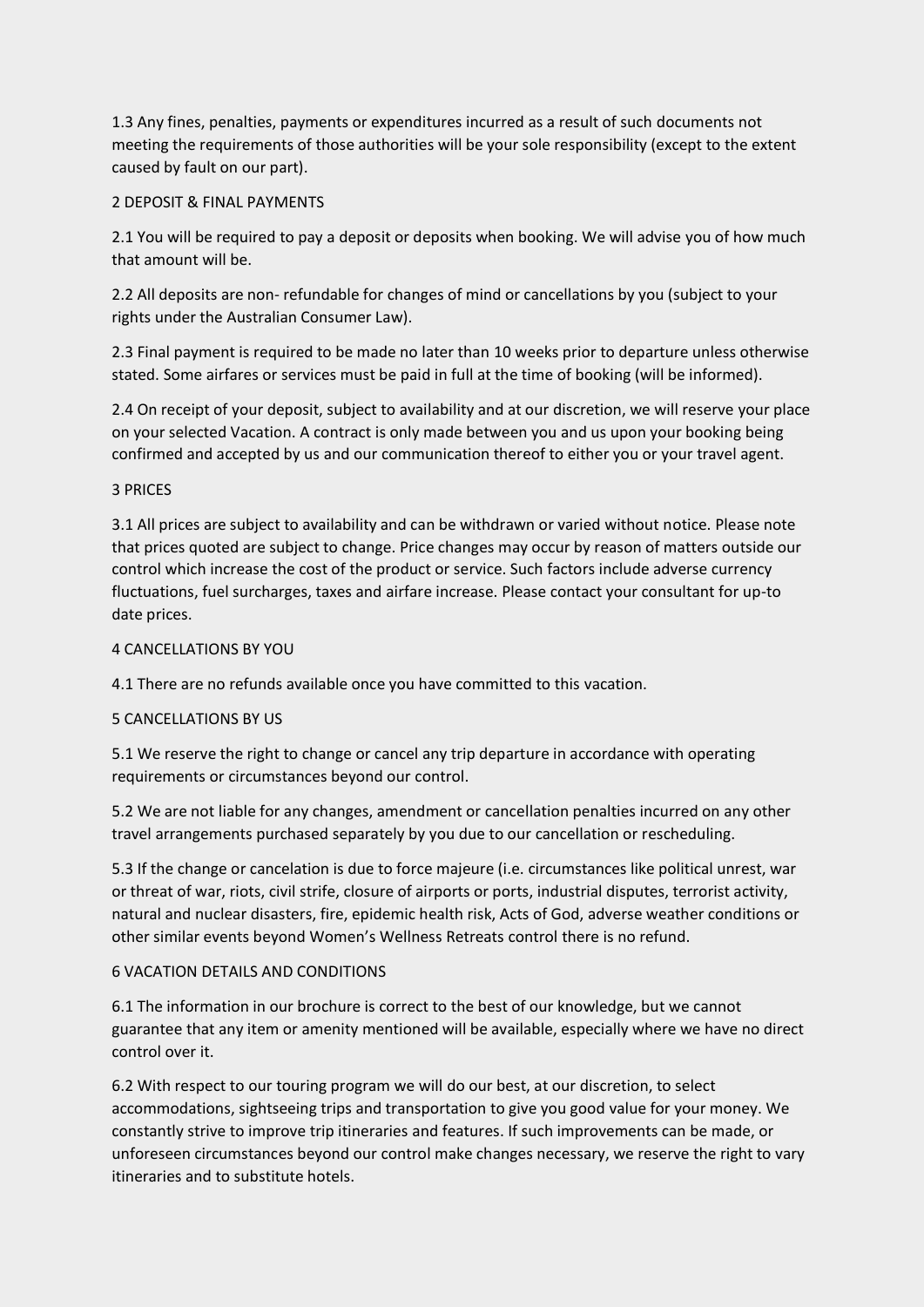6.3 Any special meal requirements will be made on a request basis only. We cannot guarantee special meal requests nor will assume any responsibility or liability if client's special meal requests are not fulfilled.

6.4 We reserve the right to alter or substitute the type, size of vehicle and/or the style of transport mentioned in the brochure, resulting in occasionally having to utilize transport without some of the features including WiFi & power outlets.

## 7 LIMITATION OF LIABILITY

7.1 Any information or advice provided is of general nature only. You acknowledge that: (a) your choice to participate in this Vacation is solely at your own risk; (b) you must rely entirely on your own enquiries and judgment in relation to the Vacation or anything offered by us; (c) taste and preferences change from person to person and that we cannot possibly guarantee your satisfaction with the Vacation. Accordingly, we disclaim any liability for any non-economic loss including without limitation loss of enjoyment, disappointment, distress or frustration, whether physical or mental;

(d) we are not liable for any reckless or negligent act or omission by you, and our liability is excluded to the extent of your contribution to any liability; and (e) we are not liable for any action of any third-party or anything outside of our reasonable control.

7.2 We are not responsible for and accept no liability in respect to any claims, losses, damages, costs or expenses arising out of: (a) personal injury, sickness, disease, accident or death, however caused, including without limitation, where same results from your conduct on Vacation; (b) loss or damage to or delay of baggage or other property unless resulting from our negligence in which case our liability shall be limited to the actual loss but in no event would exceed the total Vacation cost; and (c) delays and loss as a result of government action, weather, mechanical breakdown, equipment failure, labour disputes, sickness, acts of war, insurrection, terrorism, Acts of God or any other causes beyond our control. We cannot be responsible for interruption of air carrier service due to airline default.

7.4 Our liability arising in connection with these Terms and Conditions or the Vacation is limited as follows: (a) we exclude all liability for consequential, special, indirect, non-economic or remote loss, including loss of opportunity or business; (b) our total maximum total liability arising in connection with these Terms and Conditions is capped to the total amount paid to us for the specific Vacation; (c) our liability is excluded to the extent that you contributed to the liability; (d) we exclude any liability or claim unless you commenced a claim against us in a court of competent jurisdiction within 6 months of the date of the Vacation, otherwise they are waived and released; (e) our liability is subject to your duty to mitigate your loss

7.5 All of the above subclauses are cumulative to one another and are applied to the maximum extent permitted by law.

## 8 RELEASE AN INDEMNITY

8.1 To the maximum extent permitted by law, you agree to release the Released Parties from all Loss or Claims arising out of or in any way connected with any Relevant Matter. You further waive any and all rights and benefits otherwise conferred by any statutory or non-statutory law of any jurisdiction that would purport to limit the scope of a release or waiver.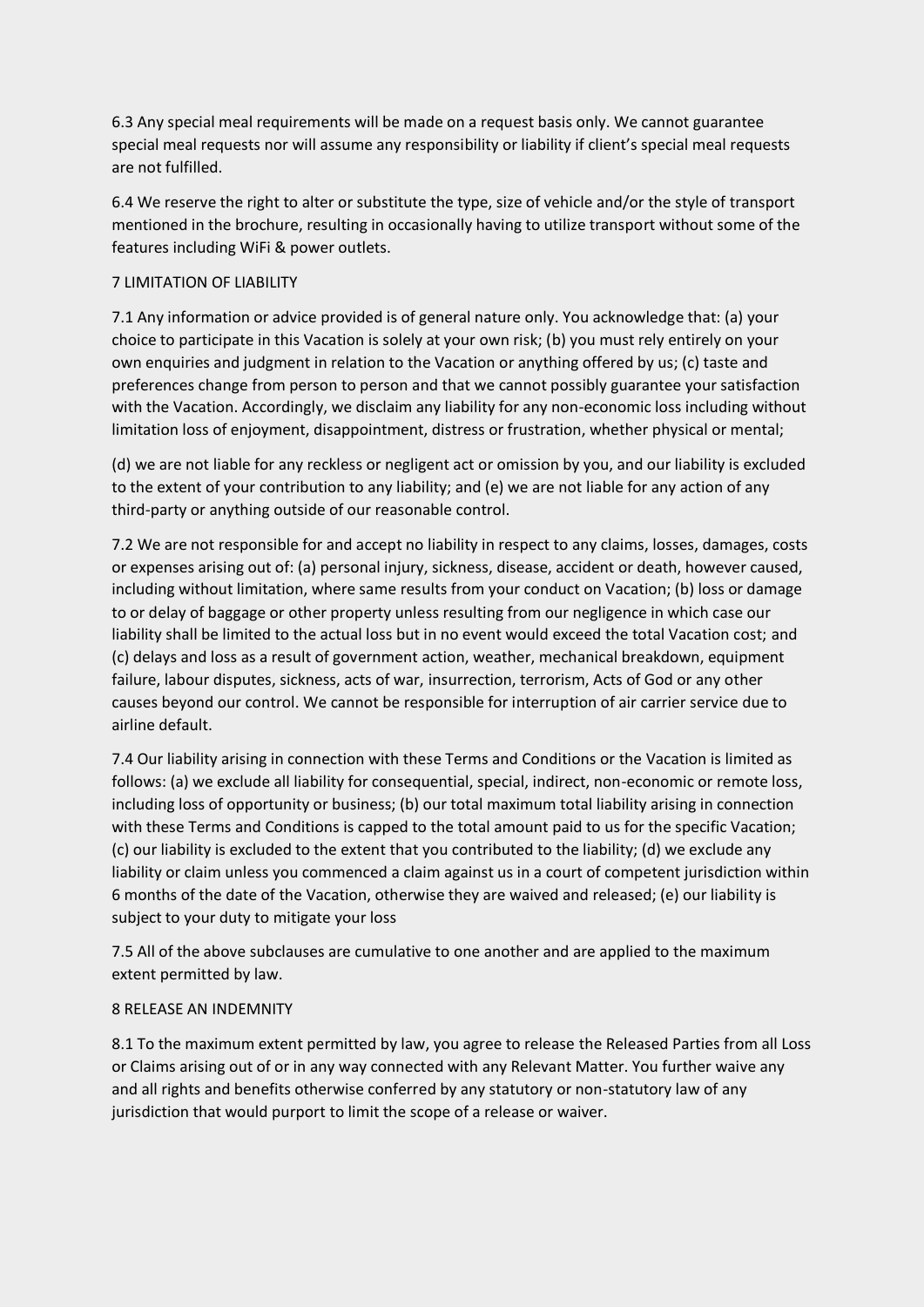8.2 To the maximum extent permitted by law, you agree to indemnify, defend and hold harmless the Released Parties from any Loss or Claims arising out of or in any way connected with any Relevant Matter.

8.3 In this clause: (a) Claim means a claim, action, proceeding or demand made against a person concerned, however it arises and whether it is present or future, fixed or unascertained, actual or contingent. (b) Loss means a damage, loss, cost, expense or liability incurred by the person concerned however arising, including without limitation penalties, fines, and interest and including those which are prospective or contingent and those the amount of which for the time being is not ascertained or ascertainable. (c) Released Parties means us and our officers, directors, shareholders, agents, employees, consultants, associates, affiliates, subsidiaries, related parties, related body corporates, sponsors, and other third-party partners. (d) Relevant Matter means anything in connection with: (i) any damage to person, property, personal injury or death; (ii) your breach of these Terms and Conditions; (iii) any matter for which we have purported to exclude or disclaim liability for under these Terms and Conditions; (iv) your breach or failure to observe any applicable law.

# 9 TRAVEL INSURANCE

9.1 Travel insurance is compulsory on our trips. It is strongly recommended that you take out comprehensive insurance coverage for cancelation, personal injury, death, medical expenses, repatriation expenses and evacuation expenses before you travel on the Vacation. We strongly recommend your insurance also covers cancellation, personal liability and loss of personal property. Please check that the insurance covers all of the activities that you are going to be participating in. Some policies exclude certain adventure activities. This should be arranged as soon as you have received confirmation of our final numbers and trip go ahead.

9.2 We cannot be held responsible for your failure to take out appropriate insurance. You also agree to indemnify us against all third-party claims, actions, damages and remedies which may be brought against us in respect of your participation in the Vacation.

## 10 ILLNESS OR ABSENTEEISM

10.1 In the event of your withdrawal from a Vacation after the commencement as a result of illness, you must obtain a medical certificate to support any insurance claim. No refunds will be made for any absence or withdrawal from the trip. Under no circumstances can we be held responsible for rain or weather conditions, nor can any Vacation be cancelled or amended by you at any time on the basis of rain or weather conditions.

## 11 LUGGAGE RESTRICTION

11.1 Luggage is restricted to one reasonable sized, non-expanding suitcase size up to 73cm x 50cm x 25cm (29" x 20" x 10") and the maximum weight of 44lbs (20 kilos) plus one small hand/day bag that can go on the coach with you. No metal frame backpacks are allowed. We reserve the right to refuse to accept larger suitcases on trip.

# 12 GENERAL CONDITIONS

12.1 Entire Contract: The booking conditions detailed herein contain the entire contract between you and us.

12.2 Disclaimer: Each party acknowledges that it has not relied on any representation, warranty or statement made by any other party, other than as set out in this Agreement. No representation,